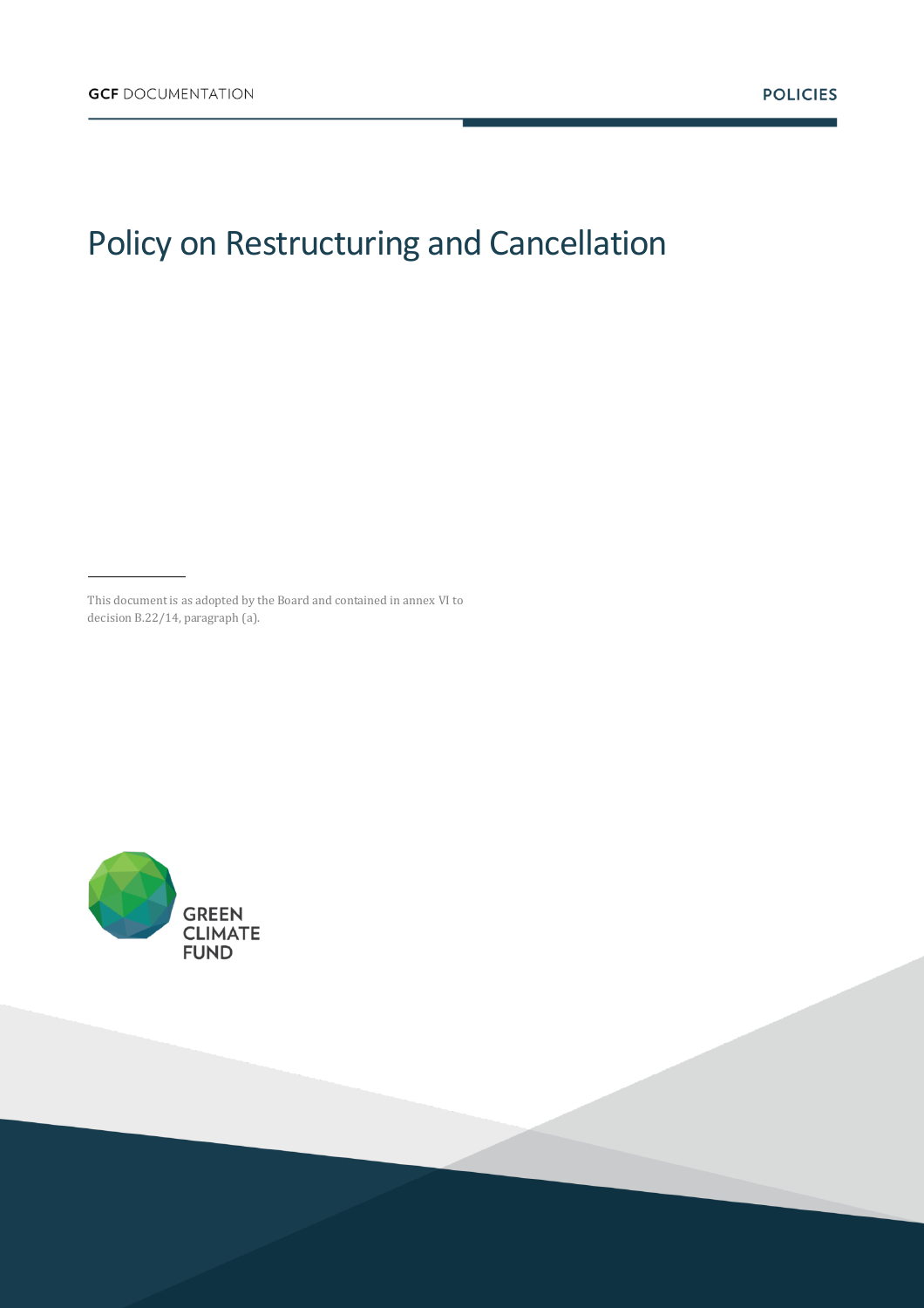

## **I. Introduction: Scope and application**

1. **Scope.** This policy on restructuring and cancellation (hereafter "the Policy") sets out the mechanism for decision-making in respect of an approved funding proposal in situations where there has been one or a combination of the circumstances set out below:

- (a) Failure to fulfil the conditions to be met prior to the execution of the funded activity agreement within the time frame established by the accreditation master agreement or the Approval Decision, as appropriate;
- (b) A request for an extension of the time frame established by the accreditation master agreement or the Approval Decision (as defined below) to fulfil the conditions to be met prior to the execution of the FAA;
- $(c)$  A request for a waiver of a condition imposed in the Approval Decision;<sup>1</sup> and
- (d) A request for a change to an approved funding proposal or restructuring of a funded activity.

2. **Country Ownership**: This Policy shall be implemented in accordance with the GCF's policies on country ownership, including the Guidelines for Enhanced Country Ownership and Country Drivenness<sup>2</sup> or any successor guidelines.

3. **Application.** The Policy applies to all funding proposals approved by the Board of the Green Climate Fund, including the funding proposals approved prior to the date of effectiveness of the Policy. This Policy **does not apply** to activities financed under the Readiness and Preparatory Support Programme and the Project Preparation Facility. This Policy does not address the GCF decision-making process in connection with breaches of legal agreements. The application of this Policy shall be without prejudice to the continued application of the relevant standards and policies of the Fund, including, without limitation, in relation to disclosure and environmental, social, gender and indigenous peoples safeguards, recognizing that where applicable, provisions that apply to "funding proposals" in such standards and policies are interpreted to apply to proposed Major Changes (as defined below) as well.

4. **Definitions.** Defined terms used in the policy have the meanings set out below, unless the context requires otherwise:

- (a) "**AE**" means accredited entity;
- (b) "**AMA**" means accreditation master agreement;
- (c) "**Approval Decision**" means a Board decision approving a funding proposal, and the relevant annexes to and documents referred to in such a decision, such as the related term sheet;
- (d) "**Board**" means the Board of the Green Climate Fund;
- (e) "**ED**" means the Executive Director of the Secretariat of the Green Climate Fund;
- (f) "**FAA**" means funded activity agreement;
- (g) "**FP**" means funding proposal;
- (h) "**Major Change**" has the meaning given to it in paragraph 16;
- (i) "**NDA/FP**" means national designated authority or focal point, as applicable;

**.** 

<sup>1</sup> See decision B.17/09, annex IV.

<sup>2</sup> Decision B.17/21, annex XX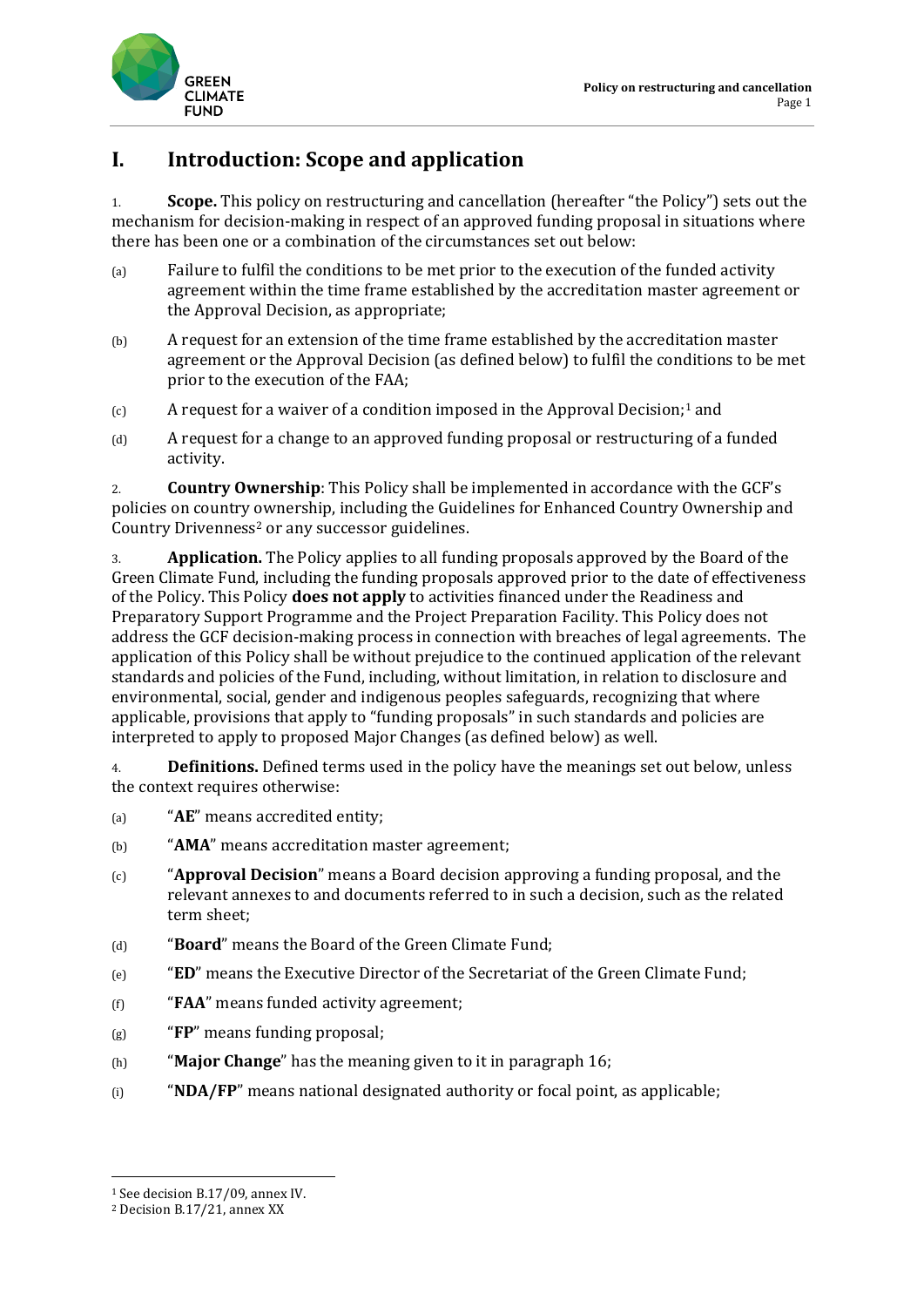

- (j) **"Period"** means the period within which a certain action or event shall occur, as established in the AMA, the Approval Decision, or any extension decision as specified in the Policy, as applicable;
- (k) "**Restructuring**" means any modification to a funded activity after the execution of the FAA;
- (l) "**Secretariat**" means the Secretariat of the Green Climate Fund; and
- (m) "**Waiver**" means:
	- (i) a relinquishment of a condition set forth in the Approval Decision,
	- (ii) a material deviation from a condition set out in the relevant funding proposal or the term sheet, or
	- (iii) a deviation from any other condition (other than those described in paragraph (m)(ii) above) set forth in the Approval Decision.

## **II. Changes prior to FAA execution**

#### 2.1 Failure to fulfil conditions

5. **Consequence.** If an AE fails to fulfil a condition that is required to be fulfilled before the execution of the relevant FAA adopted in an Approval Decision within the required Period, upon the expiration of such Period the approval of the relevant FP shall no longer be valid. The Secretariat shall notify the AE, the NDA/FP and the Board and adjust the Fund's commitment authority accordingly.

### 2.2 Extension of the Period for fulfilment of conditions

6. **Extension request.** An AE may request an extension of the Period to fulfil the conditions required to be met prior to the execution of the FAA. If approved, this results in an extension of the relevant deadline to enter into the FAA.

7. **Authority.** If an AE requests an extension pursuant to paragraph 6, the ED shall be entitled to approve such an extension except in circumstances where the Board has explicitly reserved the right to grant such extension in the relevant Approval Decision.

8. The duration of the extension period shall be determined by the Secretariat; provided that the duration of any extension period approved by the ED shall not be longer than the duration of the period originally established by the Board for the fulfilment of the relevant condition(s).

9. The ED may grant only one extension; any subsequent extensions, if requested by the AE, shall be considered for approval by the Board. If such a subsequent request is made, the extension approved by the ED shall be deemed extended to one day after the last day of the next occurring Board meeting.

10. If the ED does not approve the initial request for an extension, the extension request may, at the request of the AE, be submitted to the Board for consideration alongside the Secretariat's assessment, setting out the reason(s) for the decision of the ED, and the Period shall be deemed to be extended to one day after the last day of the next occurring Board meeting.

#### 11. **Procedure for an extension:**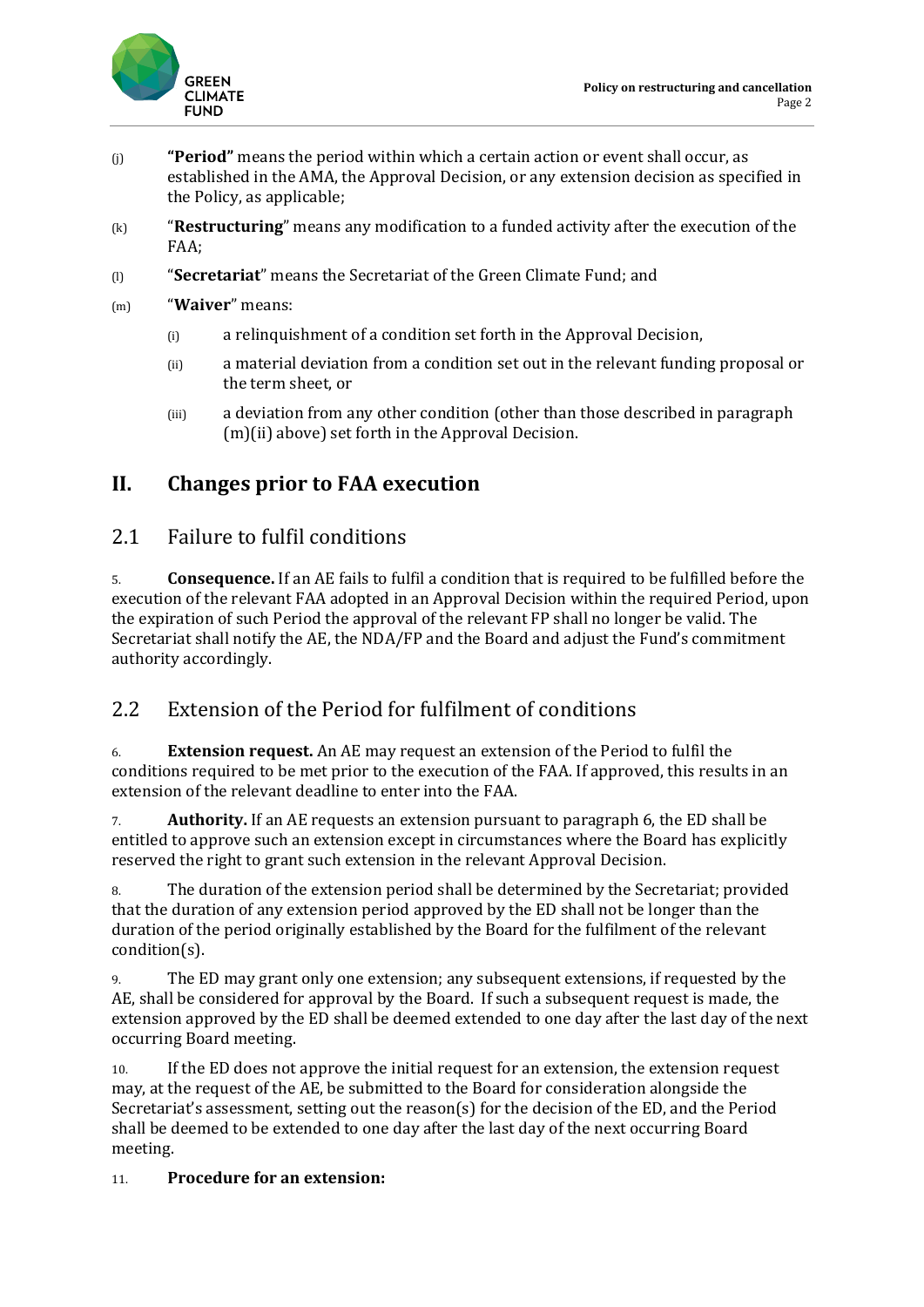

- (a) The AE must submit a written request to the Secretariat, and as appropriate in consultation with the NDA/FP, utilizing the relevant template, together with evidence supporting the reasons for requesting the extension, and its assessment of the potential for changes (or not) in circumstances, market conditions and/or underlying rationale for the project before the proposed deadline;
- (b) The AE should submit the complete request no less than 30 calendar days prior to the expiry of the existing Period established for fulfilling the conditions, unless there is a clear reason for a later submission and shall inform the NDA/FP at the time of submitting such request. An AE shall not be entitled to request an extension to the ED or the Board if such request is submitted after the expiry of such Period;
- (c) Subject to paragraph (b) above, the Secretariat will assess the complete request upon receipt and, within 10 business days:
	- (i) If within the authority of the ED, determine whether or not to grant such an extension; or
	- (ii) If within the authority of the Board, refer the request for extension to the Board.
- (d) If the extension is approved either by the ED or by the Board, such a decision will be communicated to the AE and the NDA/FP, where possible prior to the expiry of the relevant Period for fulfilling the condition; and
- (e) If the request for extension is rejected either by the ED or by the Board, the Secretariat shall notify the AE and the NDA/FP.

#### 2.3 Changes

12. **Timing.** A change can occur after the approval of an FP by the Board but before execution of the FAA.

13. **Information requirement.** If the AE, in consultation with the NDA/FP, proposes a change that is likely to constitute:

- (a) A Major Change; or
- (b) A change (other than a Major Change) that would otherwise require:
	- (i) The consent of GCF pursuant to the terms of the relevant accreditation master agreement, funded activity agreement or other relevant agreement to which the GCF is a party; or
	- (ii) The consent of the GCF under the AE's own policies,

the AE shall be required to notify the Secretariat in writing of the relevant change, and such notification shall include written evidence of the consultation with the NDA/FP.

14. If the proposed change falls within, or may fall within, paragraph 13 above, the Secretariat shall request the AE to provide a restructuring paper, in a form and substance satisfactory to GCF, and supporting documentation describing the rationale of the proposed change and the analysis of associated benefits and risks to the implementation of the FP as approved.

15. **Determination.** The Secretariat will in consultation with the AE assess the restructuring proposal and determine whether the change falls within paragraph 13 above. The Secretariat will determine within 14 calendar days, or such longer period as maybe required to gather additional information and engage with the AE and other stakeholders as appropriate,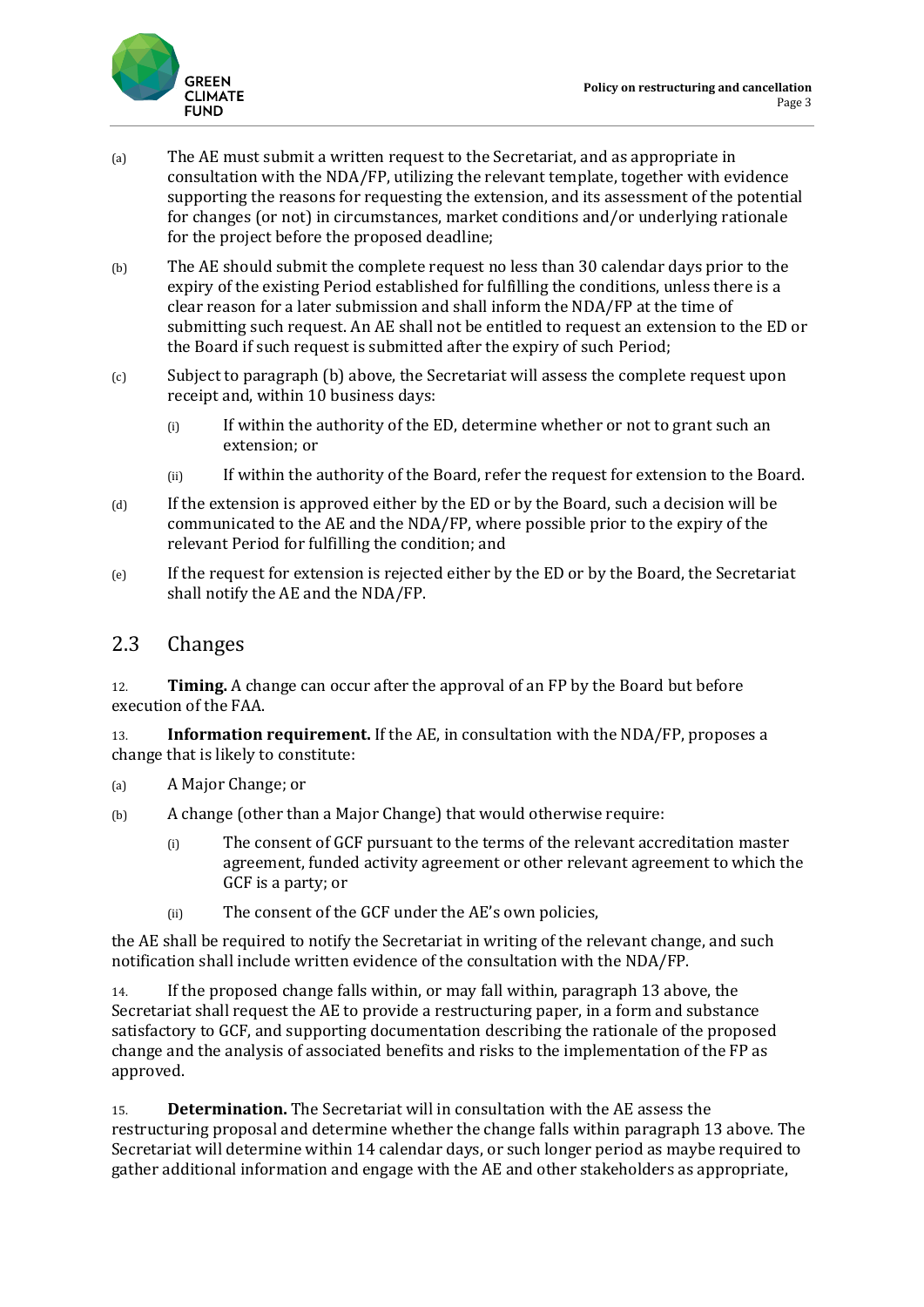

whether the proposed change fulfils the requirements to be considered a Major Change within the scope of this Policy, as set out below.

16. Without limiting the relevant provisions in the relevant legal agreements, a change will be deemed to be a Major Change if any of the following are proposed:

- (a) Any changes that would render the project/programme inconsistent with the GCF mandate and business model;
- (b) A change in the scope of the project/programme which would result in a material and adverse deviation from the intended objectives or outcomes that the AE seeks to achieve from the implementation of the relevant project/programme, in particular its climate and/or environmental outcomes as set out in the funding proposal or FAA;
- (c) The assignment or transfer of all or a material part of its responsibilities to another AE;
- (d) A change of an executing entity that would have a material effect on the implementation of the project/programme;
- (e) Any change that would have a material and adverse impact on the ability of the executing entity to operate the relevant project/programme, including a material and adverse change in the legal status of an executing entity which has a material and adverse impact on the implementation of the project/programme;
- (f) Any change to the pricing of the GCF proceeds for the project/programme that deviates from the Board-approved parameters;
- (g) Any material and adverse change in the pricing and financial structure of the project/programme;
- (h) Any change in a project/programme that results in a change in the environmental and social safeguards category from a lower to a higher category, or changes within a category that would trigger additional safeguards standards to be applied or require additional due diligence;
- (i) A delay in the completion of the project/programme or its major components that materially and adversely affect the achievement of the intended outcomes;
- (j) Other changes such as may be expressly set out as a Major Change in the Approval Decision; and
- (k) Any other event or proposed modification that constitutes a 'major change' in the relevant legal agreements.

17. The determination of whether a change shall be deemed to be a Major Change shall be made by the Secretariat, taking into account the relevant circumstances and the nature of the project/programme.

18. If the proposed change is determined by the Secretariat not to be a Major Change, the ED shall have the authority to approve such change and the Secretariat will then require the AE to undertake appropriate actions.

19. **Procedure for approval of Major Change.** Upon determination by the Secretariat of a change as a Major Change:

- (a) The AE shall consult with the NDA/FP and seek written confirmation from the NDA/FP whether the restructuring proposal affects the status of the funding proposal noobjection letter;
- (b) If the NDA/FP confirms that the restructuring proposal affects the status of the funding proposal no-objection letter, the AE shall seek a new no-objection letter from the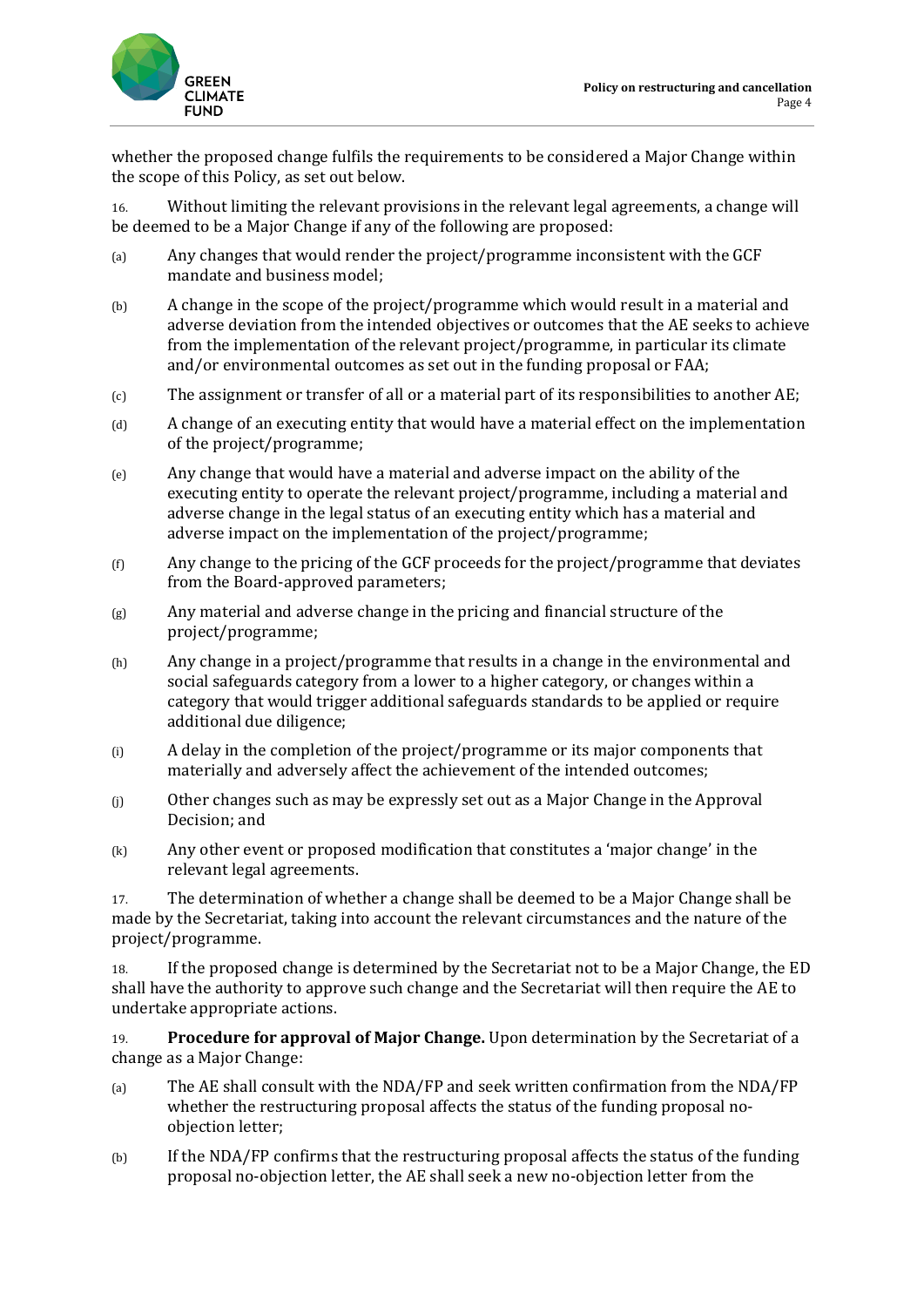

NDA/FP in respect of the restructuring proposal and submit a copy of the new noobjection letter to the Secretariat;

- $(c)$  If the NDA/FP confirms that the restructuring proposal does not affect the status of the funding proposal no-objection letter, the AE shall submit a copy of such confirmation to the Secretariat;
- (d) If the NDA/FP does not confirm whether the restructuring proposal affects the status of the funding proposal no-objection letter within 30 calendar days of the date on which the AE presented the restructuring proposal to the NDA/FP, the NDA/FP shall be deemed to have confirmed that the restructuring proposal does not affect the status of the funding proposal no-objection letter (unless, prior to the end of such 30 day period, the NDA/FP has informed the AE of the need for additional time, in which case such period shall be extended by up to an additional 30 calendar days), and the AE shall confirm the same to the Secretariat in writing; and
- (e) Following receipt of a new no-objection letter or a confirmation pursuant to paragraph 19(b), (c) or (d), the Secretariat shall within 30 calendar days prepare a Board document, annexing the restructuring proposal that may include any updates of the environmental and social due diligence pursuant to the GCF Environmental and Social Policy, the new no-objection letter or relevant confirmation, together with its assessment and recommendation for the Board's action either through a decision taken at the next Board meeting, or through a decision between meetings in accordance with the Rules of Procedure of the Board.

20. **Approval of Major Change.** If the Board approves the Major Change, the FAA will reflect the changes as approved by the Board and, the Secretariat will inform the NDA/FP.

21. **Non-approval of Major Change.** If the Board does not approve a Major Change, the AE will either:

(a) Proceed on the basis of the existing Approval Decision; or

(b) Withdraw the FP, after informing the NDA/FP.

22. **Cancellation.** Should the AE not undertake either of the actions set out in paragraph 21 within 120 calendar days following the date of notification to the AE by the Secretariat on the outcome of the Board deliberation, the project or programme will be cancelled as a consequence of the Board's decision not to approve the Major Change. The Secretariat shall notify the AE, the NDA/FP and the Board and adjust the Fund's commitment authority accordingly.

## 2.4 Waiver of conditions

23. **Waiver request.** An AE, in consultation with the NDA/FP, may request a Waiver**.**

24. **Authority.** If an AE requests a Waiver, such Waiver shall require Board approval except in circumstances where such waiver authority has been delegated to the ED.

25. If the ED declines to approve a Waiver referred to in paragraph 24, the request for a Waiver may, at the request of the AE, be submitted to the Board for its consideration alongside the Secretariat's assessment, setting out the reason(s) for the decision of the ED.

26. **Procedure for a Waiver.** Paragraph 11 shall apply *mutatis mutandis* in respect of requests for Waivers, provided also that the AE submits written evidence of its consultation with the NDA/FP.

## **III. Restructuring after FAA execution**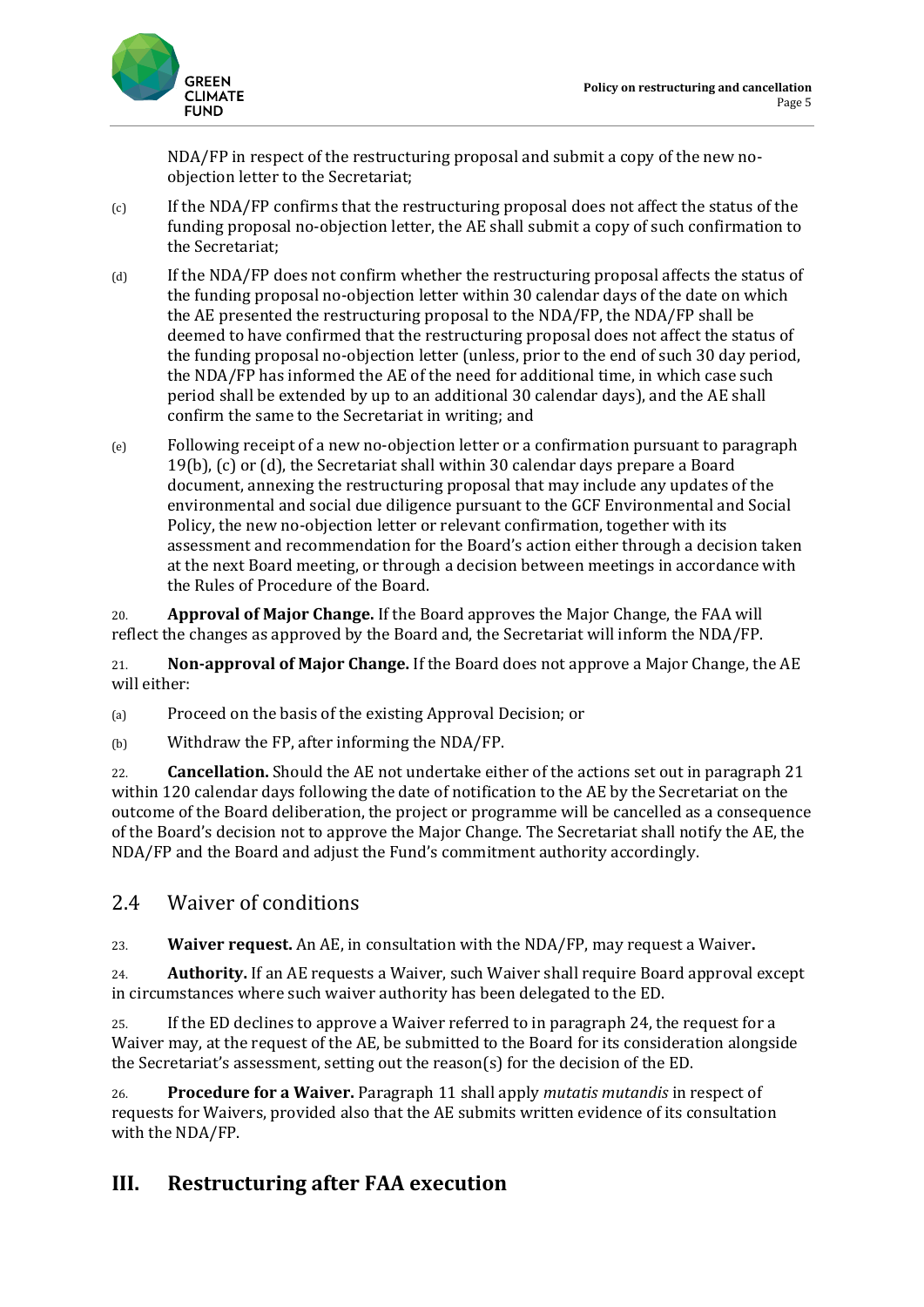

## 3.1 Waiver and extension of Board-approved conditions

27. **Documentation.** All Board-approved conditions that are required to be fulfilled after the execution of the FAA will be reflected in the relevant signed FAA.

28. **Alignment.** Section II, 2.2 (Extension of the Period for fulfilment of conditions) and 2.4 (Waiver of board-approved conditions or covenants), shall apply *mutatis mutandis* to any requests by the AE for an extension of time to fulfil an obligation set out in the FAA or a Waiver of a provision in the FAA.

## 3.2 Restructuring

29. **Timing.** A Restructuring can occur after the execution of the FAA.

30. **Treatment.** If the AE, in consultation with the NDA/FP, proposes a Restructuring, paragraphs 13-19 of Section II, 2.3 (Changes) shall apply *mutatis mutandis.*

31. **Approval of Restructuring.** If the proposed Restructuring is approved by the ED or the Board, as appropriate, the Secretariat will take the necessary measures to enter into appropriate legal arrangements with the AE to give effect to such approval.

32. **Non-approval of Restructuring**. If the proposed Restructuring is not approved by the ED or the Board, as appropriate, the Secretariat will take the necessary measures under the relevant legal agreement with the AE.

33. The Secretariat shall promptly inform the relevant NDA/FP of an approval or nonapproval of a Restructuring.

## **IV. Reporting, effective date, and review**

34. **Reporting.** The Secretariat will report to the Board as part of the post-approval update on any actions taken in respect of a Waiver, change, Restructuring or extension as well as any cancellations that occur under the Policy.

35. **Effective date**. The Policy is effective from the date of the Board decision adopting the Policy.

36. **Review:** The Board shall review the implementation of this Policy after 3 years of implementation.